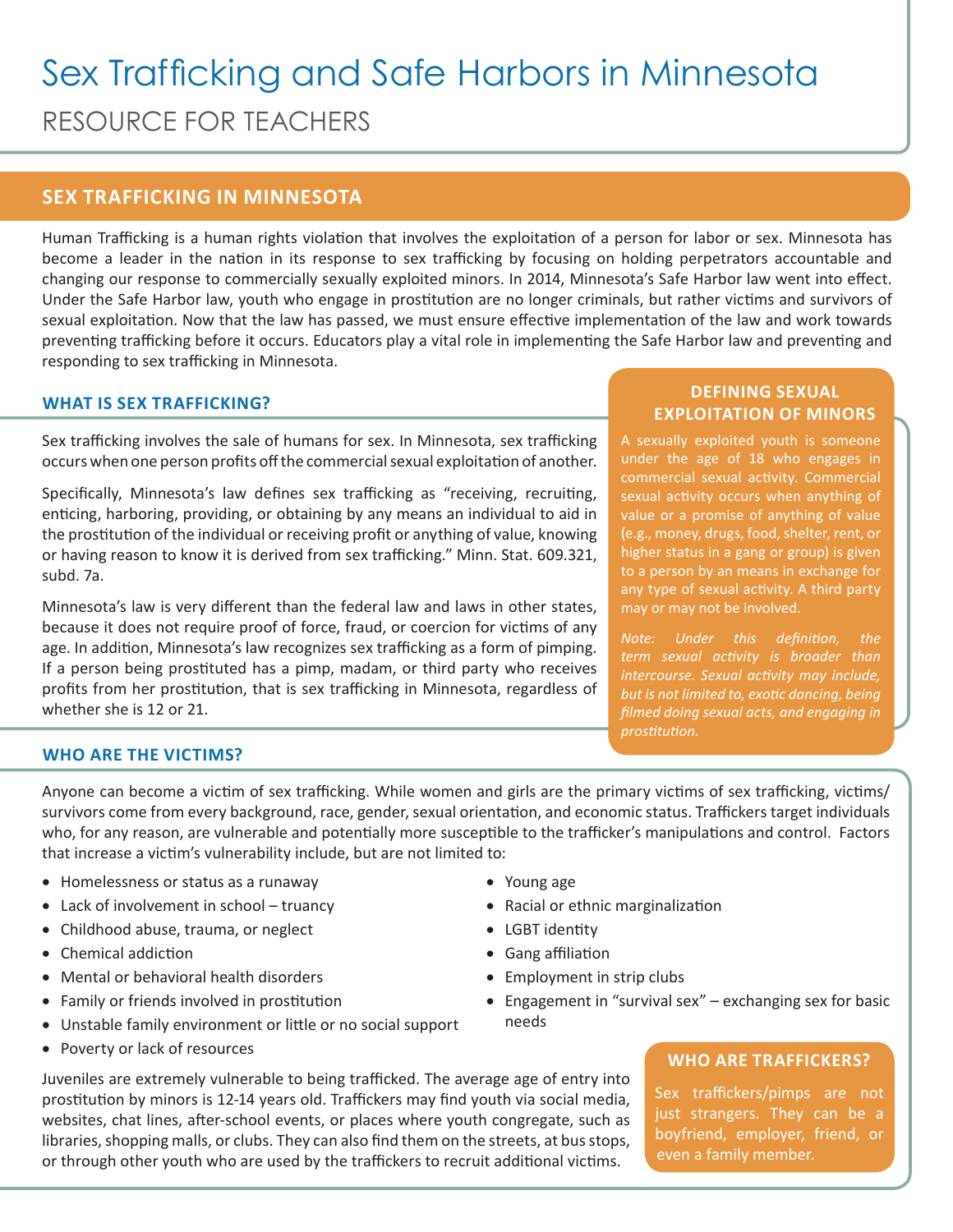#### **MINNESOTA'S RESPONSE TO SEX TRAFFICKING**

## **MINNESOTA'S SAFE HARBOR LAW**

In 2014, Minnesota's Safe Harbor law went into effect. Minnesota's Safe Harbor law corrected a conflict in the law that simultaneously identified minors engaged in prostitution as victims of trafficking, children in need of protection, and juvenile delinquents. The Safe Harbor law clearly identifies that youth who engage in prostitution are no longer criminals, but rather victims and survivors of sexual exploitation. Specifically, the law:

- Excludes sexually exploited youth under 18 from the definition of "delinquent child";
- Adds the definition of sexually exploited youth to Minnesota's child protection codes;
- Increases the penalties against commercial sex abusers or purchasers of trafficking victims;
- Directs the Commissioner of Public Safety to devise a victim-centered, statewide response for sexually exploited youth and youth at risk of sexual exploitation;
- Directs implementation of state-wide service model called No Wrong Door, ensuring that victims are identified and services are available throughout Minnesota - including regional navigators, shelter and housing, protocol development, and training.

Minnesota's leadership passed a progresive law in response to trafficking that allows us to recognize more situations as sex trafficking and avoid false distinctions based on age.

Minnesota first passed its sex trafficking law in 2005. The law was amended in 2009 to increase penalties against traffickers. Recognizing the need to change how the system responsed to juvenile victims, the Minnesota Safe Harbor law was originally passed in 2011 and later amended in 2013. The law was written to delay the effective date until 2014 in order to allow time for the state to prepare its approach  $-$ Minnesota's No Wrong Door model to implement Safe Harbors.

#### **MINNESOTA'S NO WRONG DOOR MODEL TO IMPLEMENT SAFE HARBORS**

The No Wrong Door model to implement Safe Harbors is a comprehensive, multidisciplinary, and multi-state agency approach to responding to commercially sexually exploited minors. It was created to ensure that wherever a minor who is being trafficked or at risk of being trafficked interacts with the system, she can be identified and directed towards victim-centered, trauma-informed services, and safe housing.

#### **SAFE HARBOR/NO WRONG DOOR DIRECTOR AND REGIONAL NAVIGATORS**

The position of a Statewide Director for Safe Harbors/No Wrong Door is housed in the Minnesota Department of Health. Eight organizations are the program's base for Regional Navigators. Regional Navigators were identified to be the main points of contact for sexually exploited youth and concerned agencies throughout Minnesota. Navigators are responsible for connecting youth with services and serving as regional experts for communities.

#### **PRINCIPLES OF SAFE HARBOR AND THE NO WRONG DOOR MODEL**

The Safe Harbor law and No Wrong Door model were both premised on a set of principles that guided the initial drafting, as well as amendments and implementation. **These principles should be used to guide ongoing work to ensure that the goals of Safe Harbor are maintained:** 

- Those who come into contact with youth should be trained to identify sexual exploitation.
- Youth who are sexually exploited are victims of a crime.
- Victims should not feel afraid, isolated, or trapped.
- Sexual exploitation is traumatic. Victim-centered services should be based in trauma-informed care.
- Services should be offered statewide.
- Services should be responsive to needs of youth (genderresponsive, culturally competent, age appropriate, and supportive for LGBTQ youth).
- Youth have the right to privacy and self-determination.
- Services should be based in positive youth development.
- Sexual exploitation can be prevented.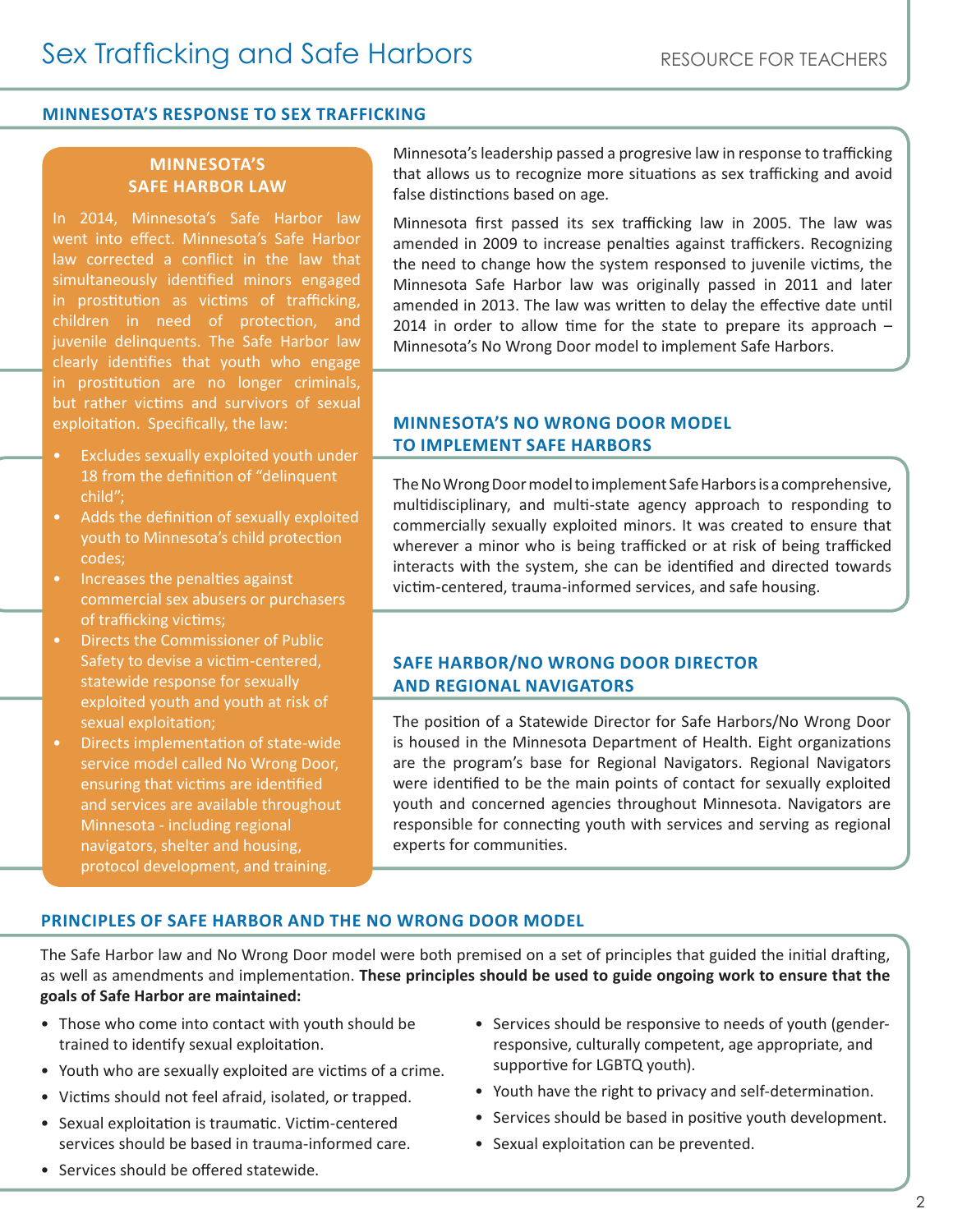## **EDUCATORS' ROLE IN IMPLEMENTING SAFE HARBORS**

Educators are key players in the fight against sex trafficking and the implementation of Safe Harbors in Minnesota. Traffickers seek out and prey on vulnerable individuals. We know that minors are especially vulnerable to commercial sexual exploitation. As such, educators who are in regular contact with youth are in a unique position to identify individuals who are vulnerable to being trafficked or who are already trafficked. Educators can play a vital role in both responding to and preventing sex trafficking by identifying potential victims and connecting them to services as well as opening a dialogue in schools to empower youth to recognize exploitation and its dangers.

## **WHAT TO LOOK FOR AS EDUCATORS**

Educators are in a unique position to recognize physical, behavioral, and school-related indicators. *While none of the following indicators alone may be a sure sign of trafficking, they may be considered "red-flags," and together, indicate a higher risk of potential or existing exploitation:*

## **SCHOOL-RELATED SIGNS**

- • Has frequent unexcused absences or an inability to attend classes.
- • Has a history of attending many different schools or has multiple recent transfers.
- Indicates that meals/food/money is limited or regulated and/or they need to help the family save money.
- • Has unreasonable work or "chore" expectations at home.
- • Travels frequently.
- Has sudden change in academic performance.
- Possesses expensive items that seem out of character.
- Has numerous inconsistences in their story when recounting life outside of school.

## **PHYSICAL SIGNS**

- • Shows signs of physical abuse, including bruises, cuts, broken teeth and bones, scars, and unattended infections.
- Shows signs of drug or alcohol addiction (e.g., red or glassy eyes, shaking, inappropriate chills).
- Shows signs of neglect or lack of basic necessities, such as hunger or clothes appearing dirty, revealing, or inappropriate (e.g., no coat, no bra, etc.).
- • Seems to lack basic medical care for illness or injury.
- Resists or is emotionally triggered by touch.
- • Falls asleep in class and is usually fatigued.
- • Has a tattoo, burn, or "branding" that s/he is reluctant to explain or appears to belong to a trafficker's name.
- Has a history of multiple STIs, pregnancies, or abortions.

# **BEHAVIORAL SIGNS**

- Trading sex for money or anything of value; such as food, shelter, or clothing.
- • Uses sex industry lingo: refers to controller as boyfriend, pimp, manager, or "daddy"; refers to commercial sex as "The Life," or "The Game"; refers to dates as "Johns" or "Tricks."
- Uses language such as "a train" or "a train party" or identifies another person as having been gang-raped at a party or gathering.
- Has overly controlling or abusive boyfriend.
- Avoids looking people in the eye, especially a "boyfriend."
- Shows off large amount of cash or has an increase in material possessions.
- Shows signs of high-risk or self-injurious behavior.
- Has abrupt changes in mood or behavior (e.g., was once extroverted, but is now withdrawn).
- Is overly shy about changing clothes or refuses to participate in physical education.
- • Demonstrates unusually fearful, anxious, depressed, or angry behavior.
- Engages in sexual behavior that appears high-risk or inappropriate for their age and/or has inappropriate knowledge of sex acts.
- Abuses or possess detailed knowledge of drugs.
- Has an explicitly sexual online social networking profile (e.g., Facebook).
- • Has familiarity with places for selling commercial sex (e.g., backpage.com).
- • Reports an excessive amount of sexual partners during a check-up.
- References suspicious job offers or situations (e.g., unusually high wages, long hours, inappropriate work tasks, quotas).